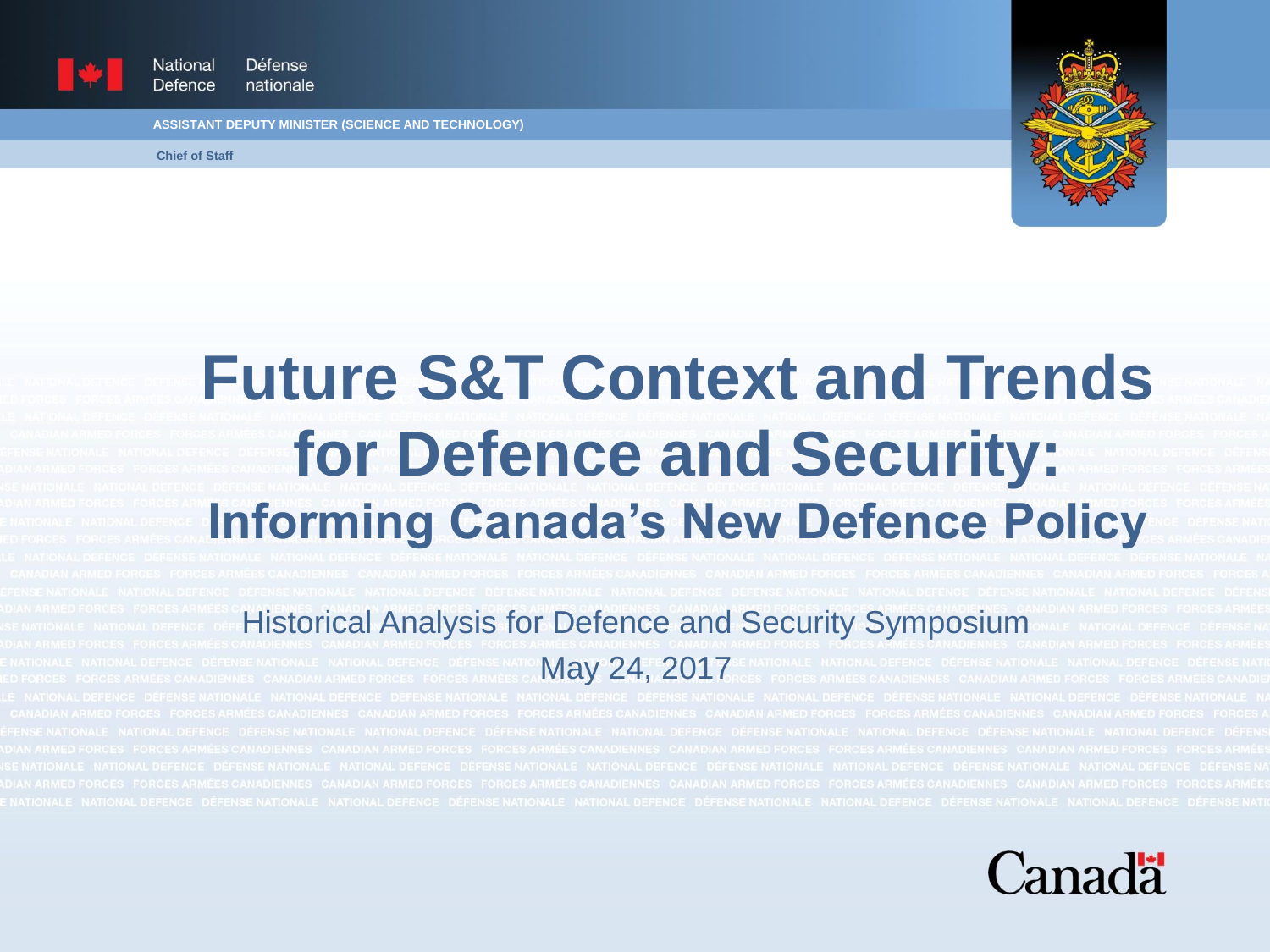

#### **Outline**

- Background
- Methodology and timelines
- Results
- Key findings
- Future of warfare and Defence Policy Review (DPR)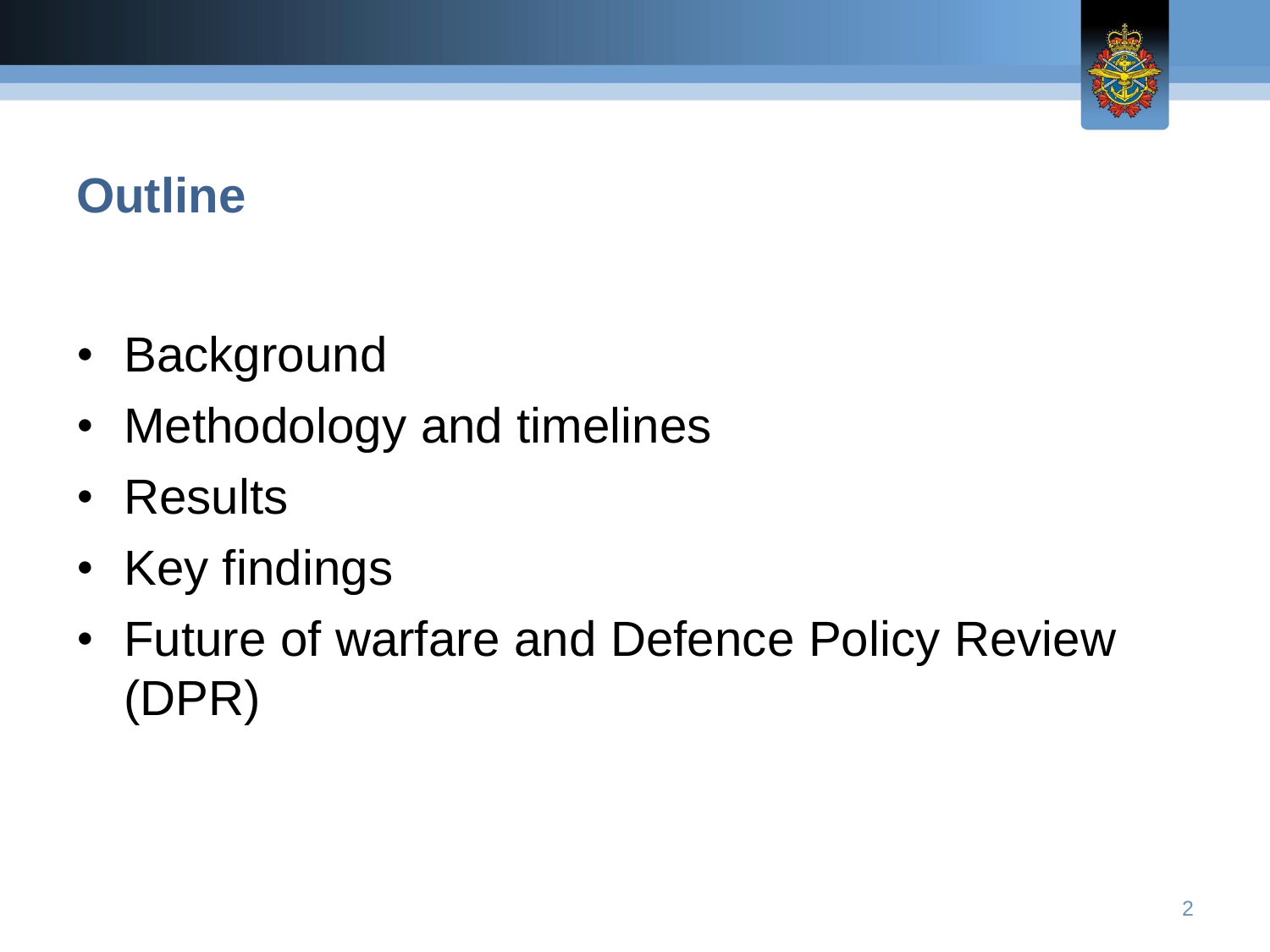

#### **Background**

- Canada's Defence Policy Review
	- April August 2016
	- Public consultations
	- Experts roundtables
	- Allied and partner consultations
	- Internal reviews and input



• DM request for a paper on the future of warfare to inform DPR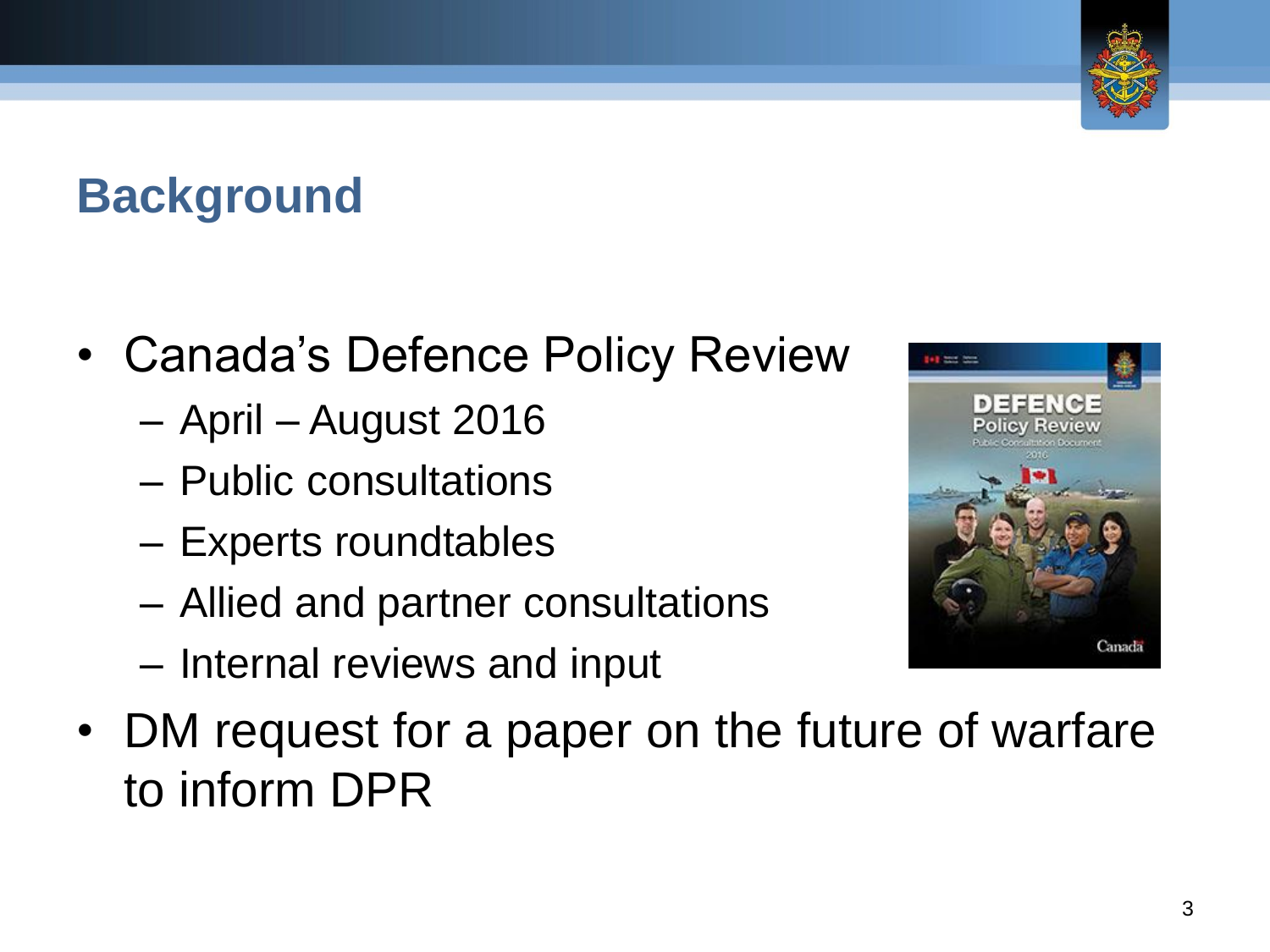

## **Methodology and timelines**

- Objective
- Agency wide consultations
- Literature review
- Lead organization ADM (S&T) Advisory Cell
- Timelines
	- April 4-8, 2016, call for submissions
	- April 13-15, assessment of themes
	- May 2, request for expanded papers
	- May 12-24, synthesis and first draft
	- June 24, delivery of final report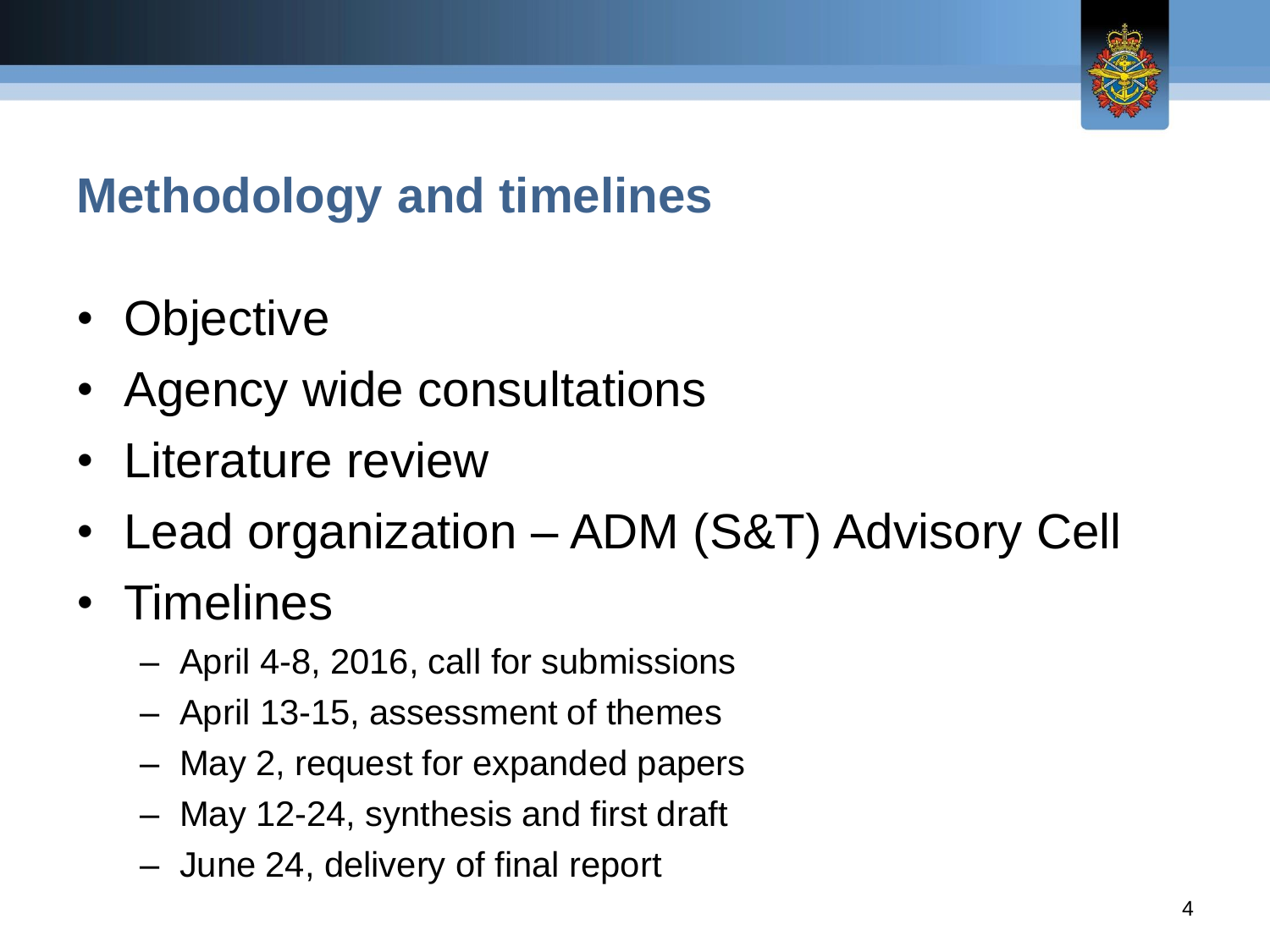

## **ADM (S&T) Advisory Cell Mission**

- Support ADM (S&T) to:
	- Ensure S&T advice aligns with GoC/DND priorities and leverages S&T work
	- Ensure DND investment and policies are informed by S&T evidence
	- Brief level 0 DND executive on emerging S&T issues that could impact defence and security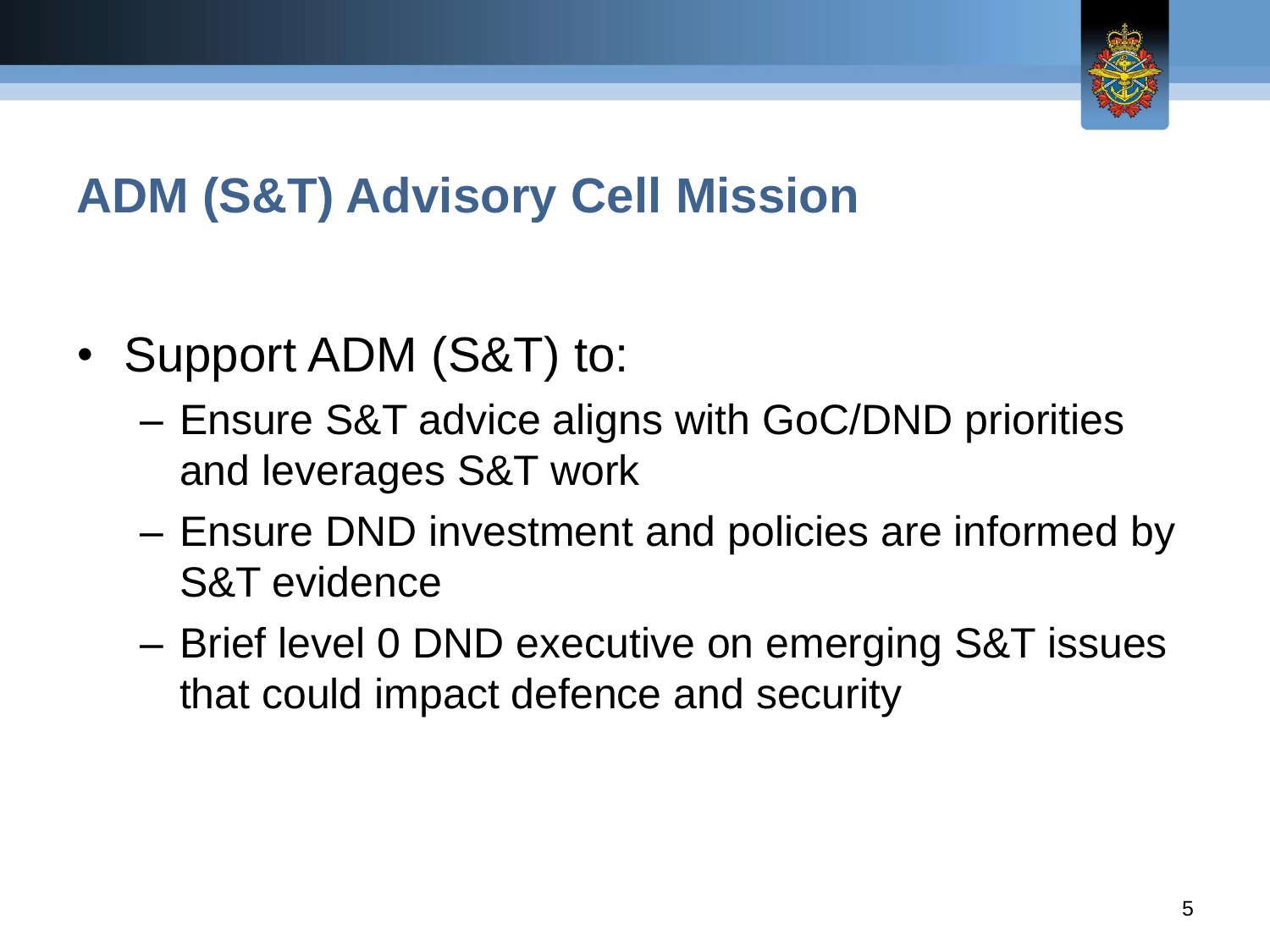

#### **Future of Warfare: Main themes**

- Characteristics of the future operating environment
- Trends in personnel, military organizational structure and doctrine
- High-impact technologies and technology trends
- Technological threats and opportunities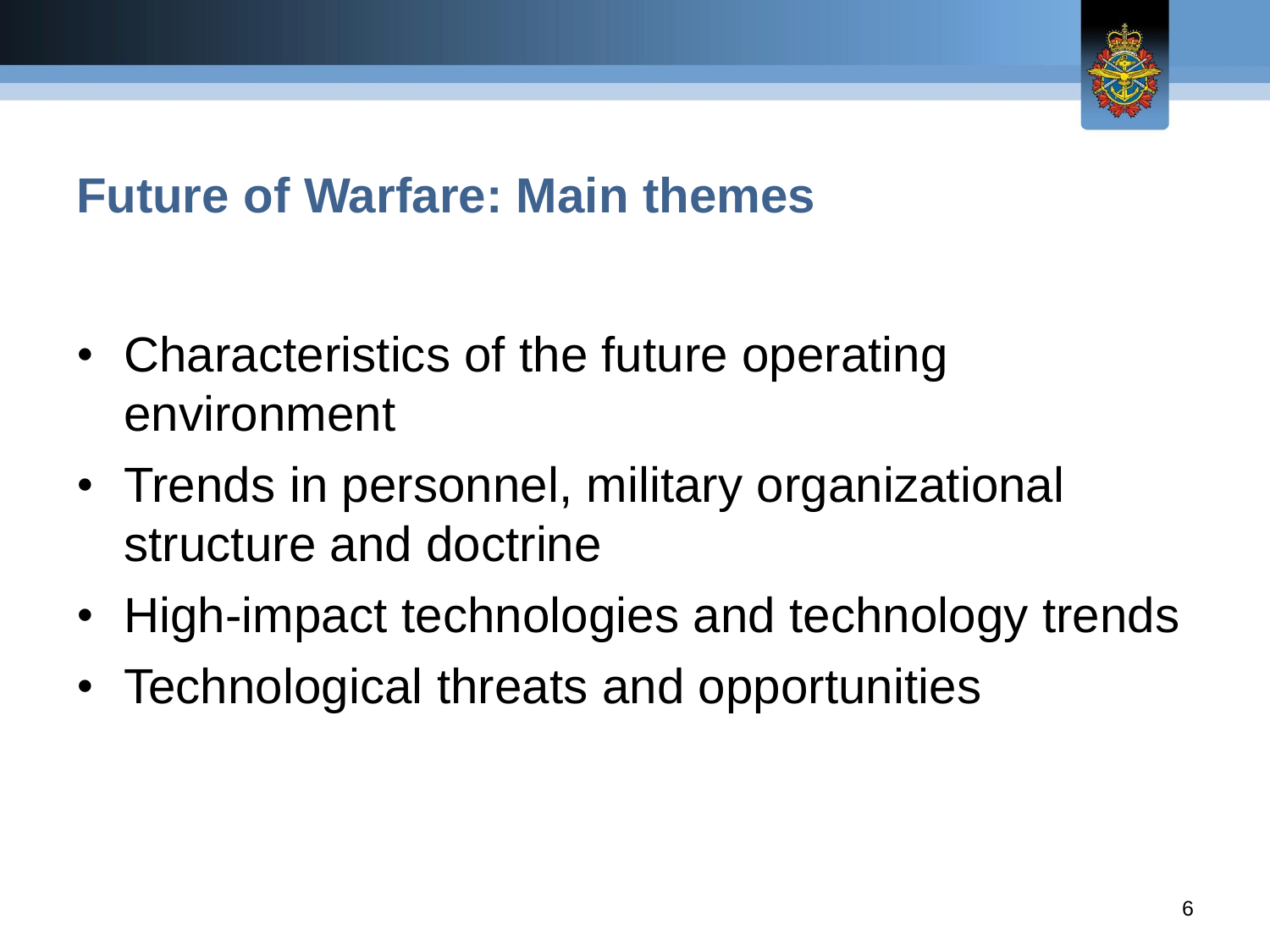

#### **Characteristics of the future operating environments**

- War-fighter congestion
- Open source warfare
- Psychological warfare
- Cyber warfare

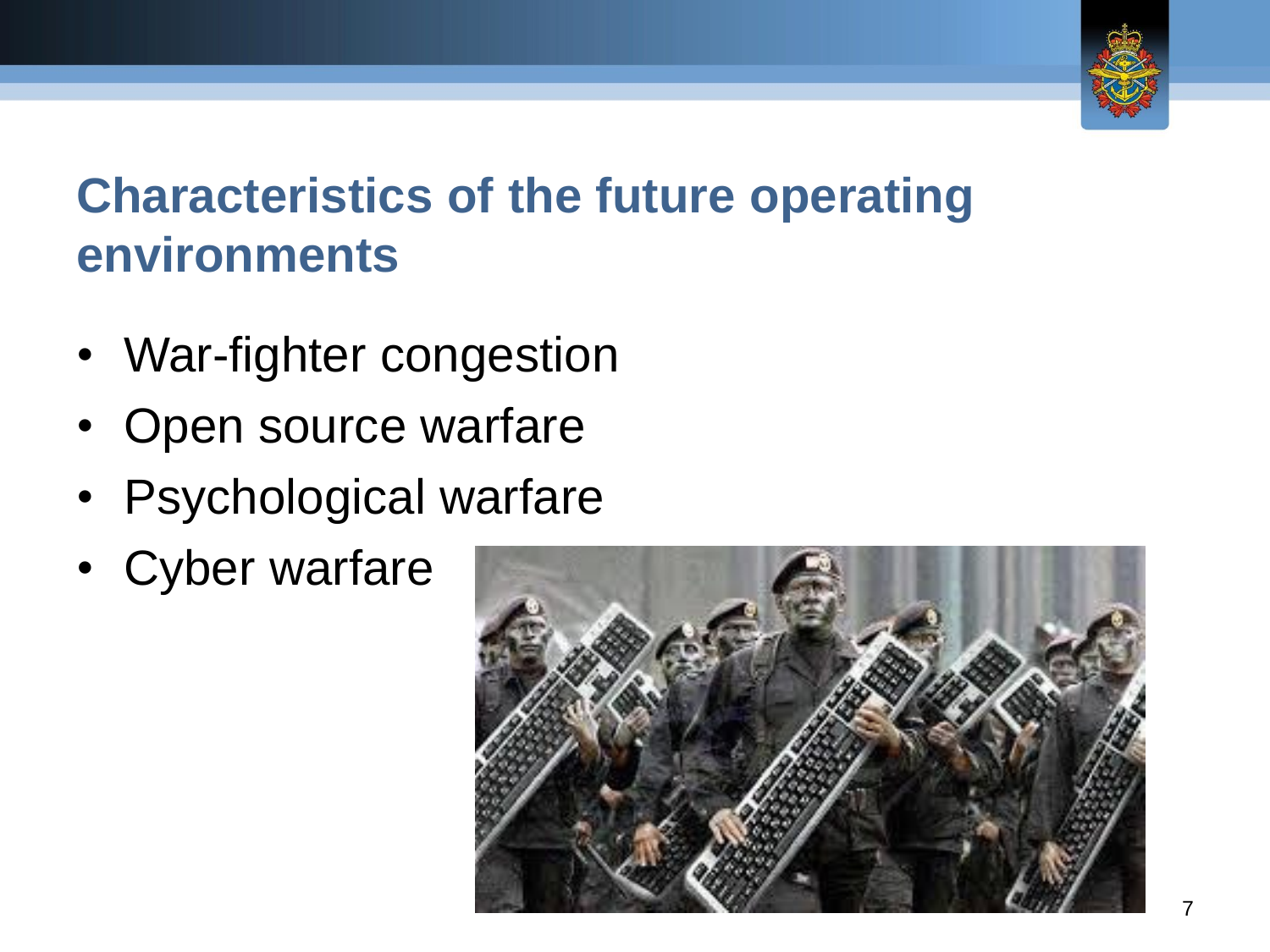

**Trends in personnel, military organizational structure and doctrine**

- Decline of combat casualties
- Revolution in military organizational structures
- Flexible and adaptive decision aids
- Evolution of strategic concepts deterrence and 100

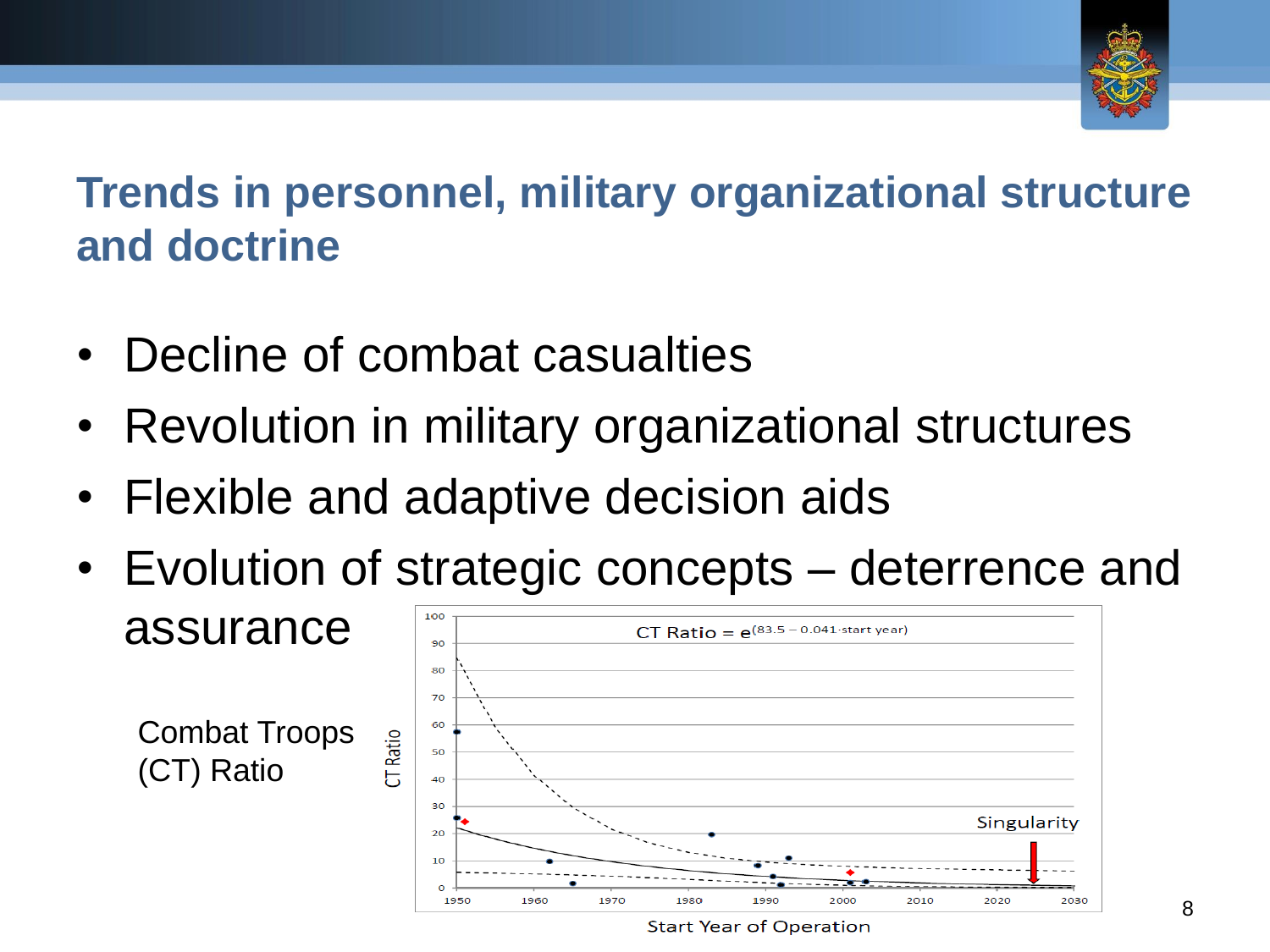

#### **High-impact technologies and technology trends**

- Autonomy
- Comprehensive sensing
- Low-observability (stealth)
- Hypersonics
- Quantum





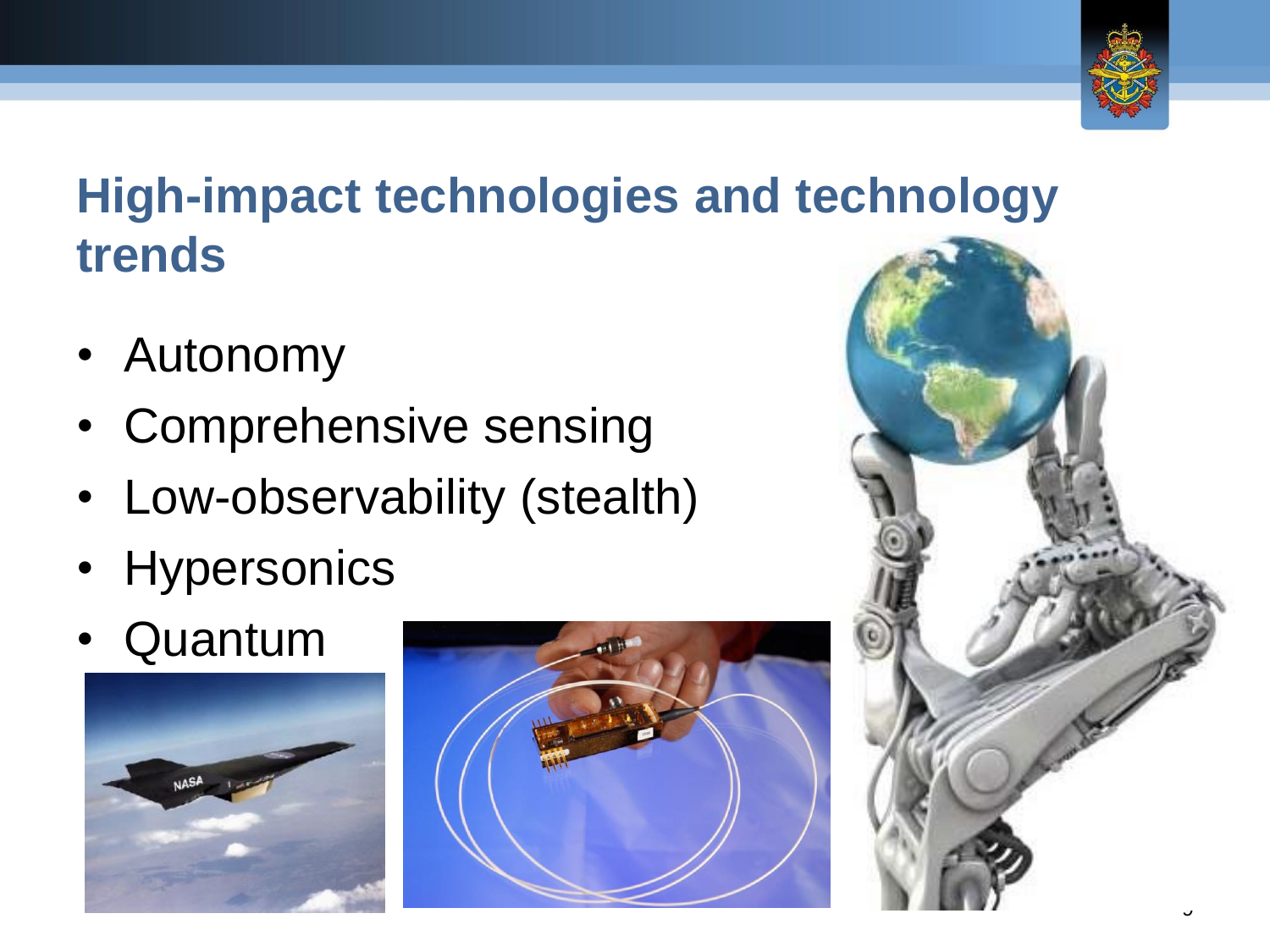

#### **Technological threats and opportunities**

- Electromagnetic congestion
- Big data/Internet of things
- Synthetic biology and genome editing
- Personalized screening and enhanced physical performance concepts



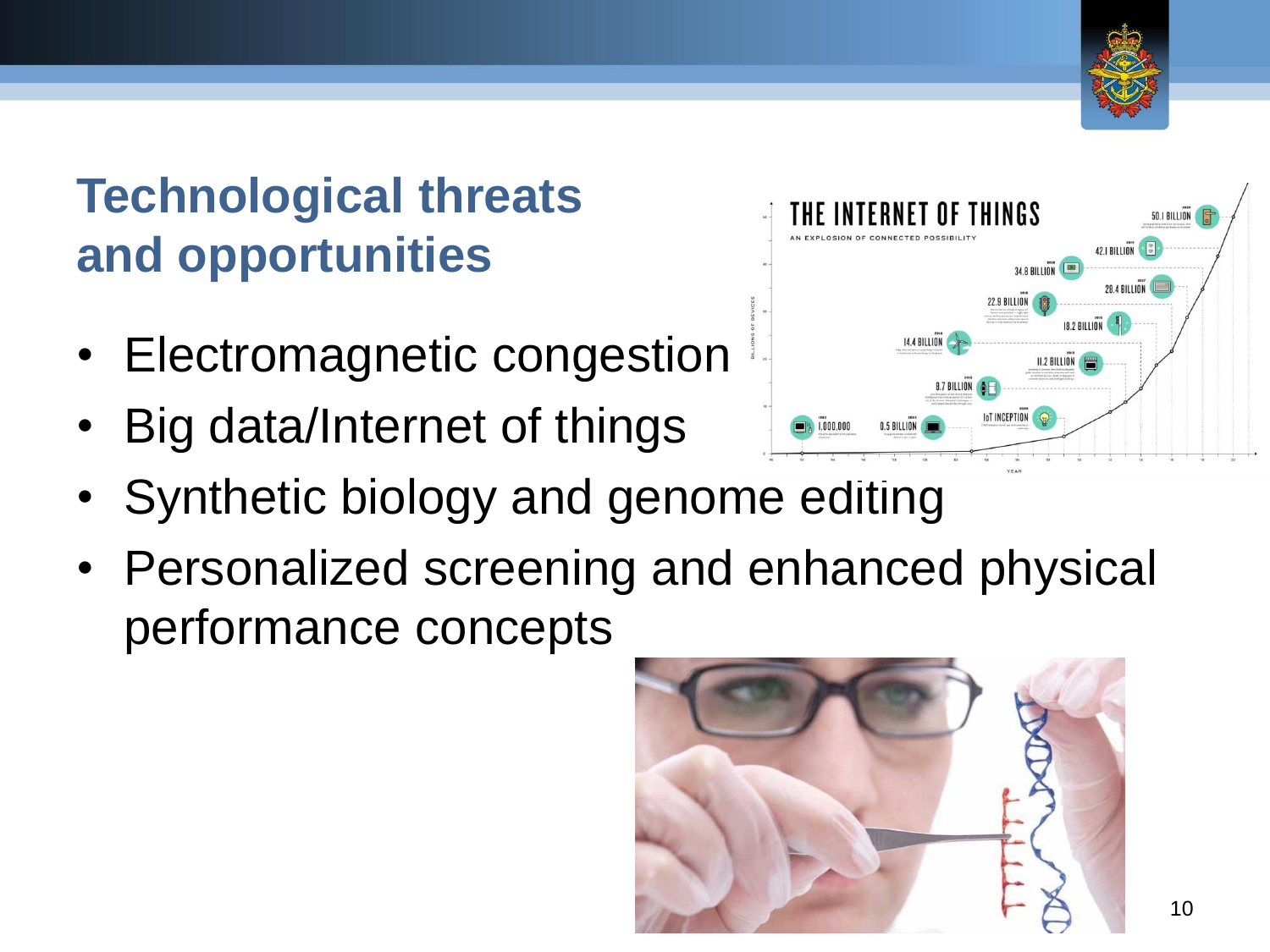

## **Key findings**

- Adoption of open-source and less-expensive technologies may be critical for agility and relevance in future warfare.
- New threats and domains such as cyber and space require a new approach to the use of military force.
- Deterrence and assurance are more effective strategies for managing state competition and threats from nonstate actors than arms races.
- Future operations in the cyber domain would be heavily dependent on S&T, including engineering, behavioral and social sciences.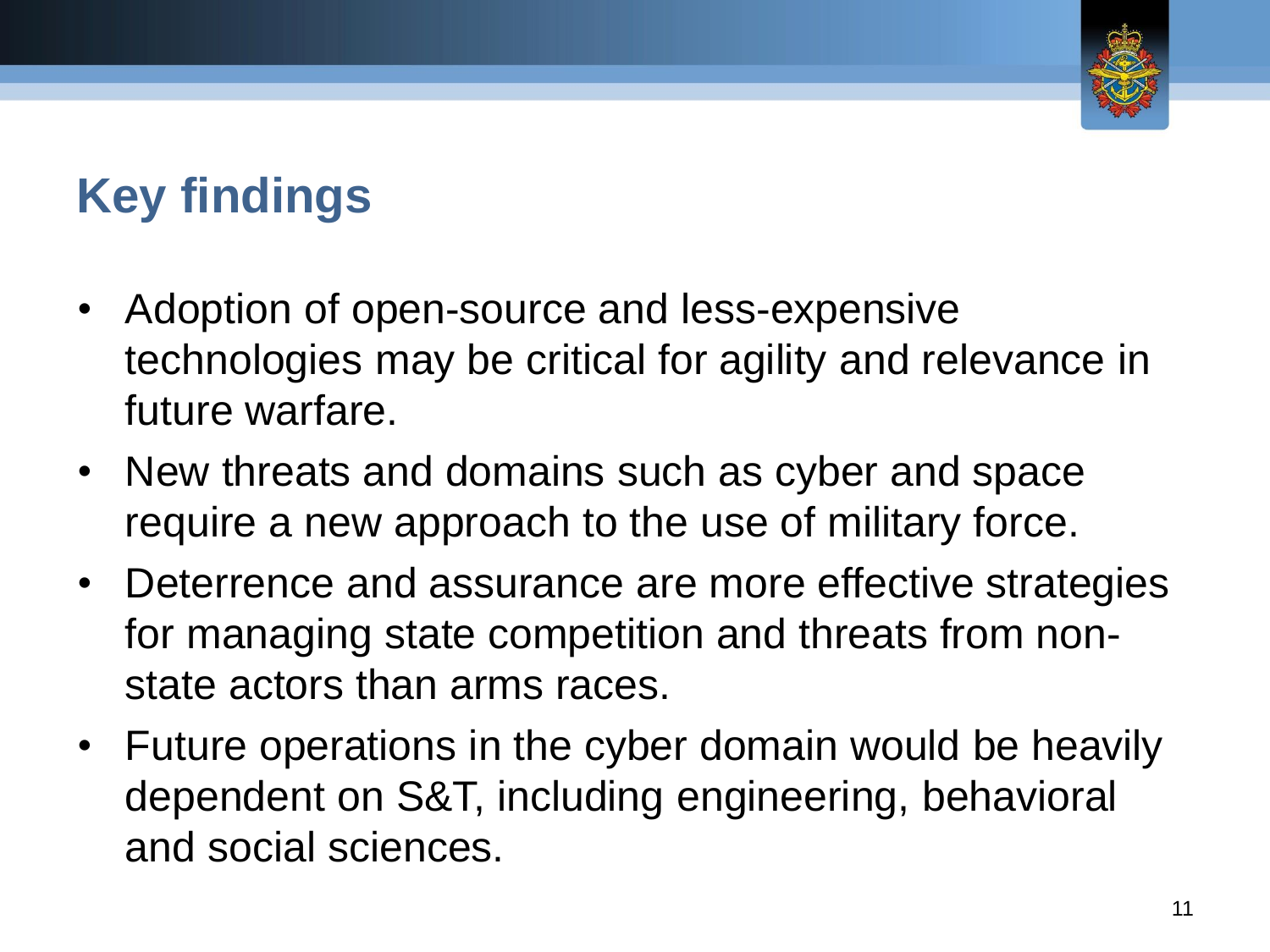

# **Key findings**

- Future force planning may be increasingly reliant on technology to protect and replace human combatants, while modular, multi-purpose, and rapidly responding smaller units may be preferred for deployment.
- Autonomy, alongside comprehensive sensing, quantum technology and hypersonics, are expected to revolutionize support systems and some warfighting functions, signal processing, encryption, and countermeasure capabilities.
- Novel approaches to extract knowledge from data will be crucial for successful operations in the future.
- Future adversaries may increasingly focus on the exploitation of soldiers' moral values.